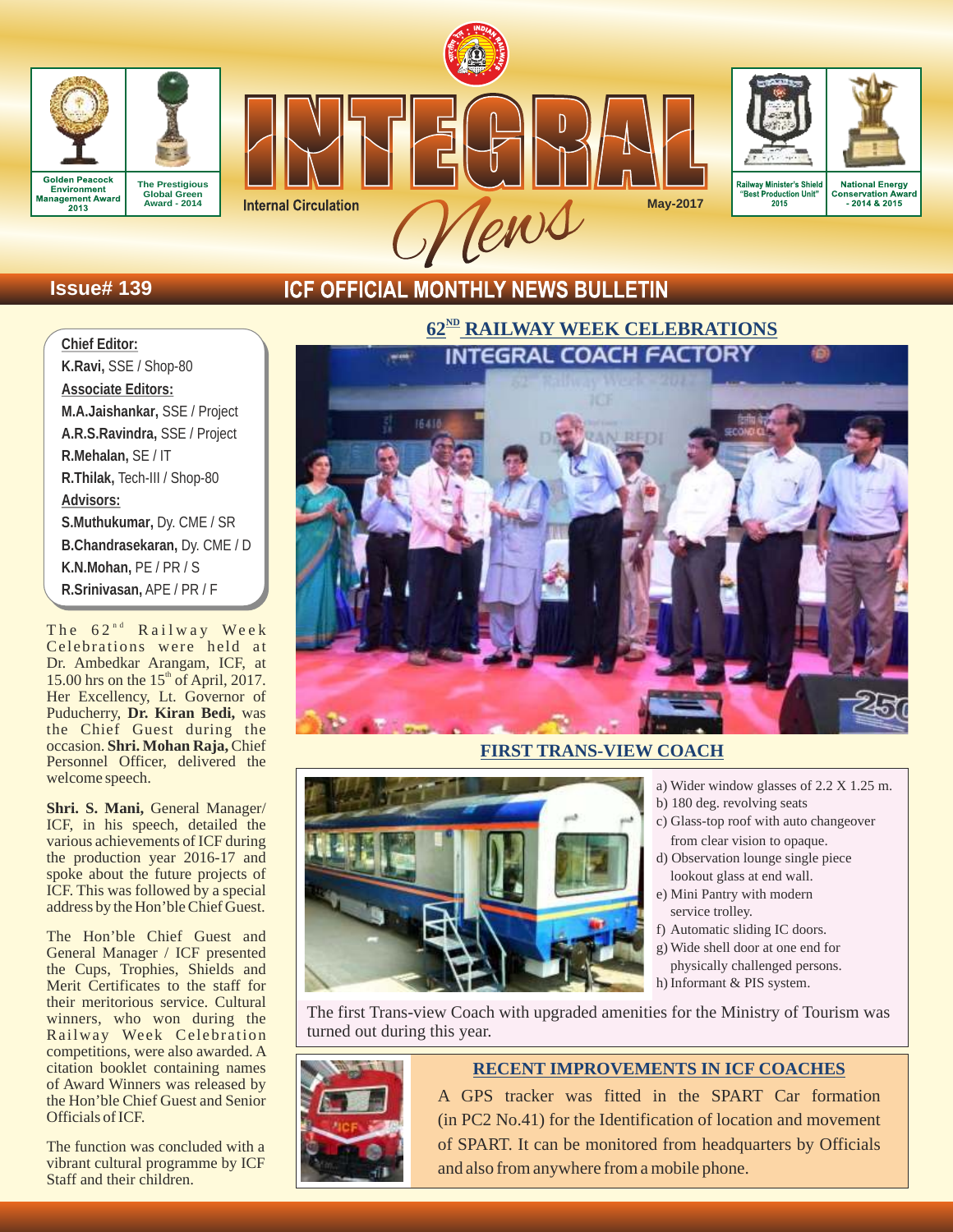## **Provision of CCTVin 1600hp DEMU DPC:**

The DPCs are now fitted with a CCTV arrangement with a network video recorder. The CCTV system consists of three cameras and a recorder. One of the three cameras is located in the Driver's cabin and the remaining two cameras are located in the Passenger portions of the DPC; there is also one each in the ladies and the disabled portion. The Network Video Recorder is accommodated in an Electrical cubicle behind the driver's cabin along with a power source.





Network Video Recorder

Camera in the Ladies/Differently abled passenger portion



**STAR SHELL FACELIFT TEAM**



**Shri R.Jagatheeswaran,** SSE/41, receiving award from the Hon'ble Minister for Railways.





Shri M.Taranirajan, WM/Paint and **Shri K.Sidharthan,**  AWM/E-1, were awarded by GM for one month one idea.



GM, CME, FA&CAO, COS, CEE, CE and CPO distributed sweets to the employees, on the  $1<sup>*</sup>$  of April 2017, for having achieved a record breaking out-turn of 2277 coaches during 2016-17.





The Train Gallery at CRM was inaugurated on the 28<sup>th</sup> of April 2017, by **Dr D.Jagannathan,** IAS, Director of Museums, Govt. Museum, Chennai in the presence of ICF's team of Officers and Staff.



The Renovated Basketball Court was inaugurated on the  $7<sup>th</sup>$  of April 2017, by **Shri V.K.Jayaraman,** Former Coach/ ICF Basketball Team, in the presence of ICF's team of Officers and Staff.



A handicraft exhibition was held at TTC on the  $1<sup>st</sup>$  and  $2<sup>nd</sup>$  of April 2017. The exhibits were judged by the ICF Women's Welfare Organization and the winners were awarded.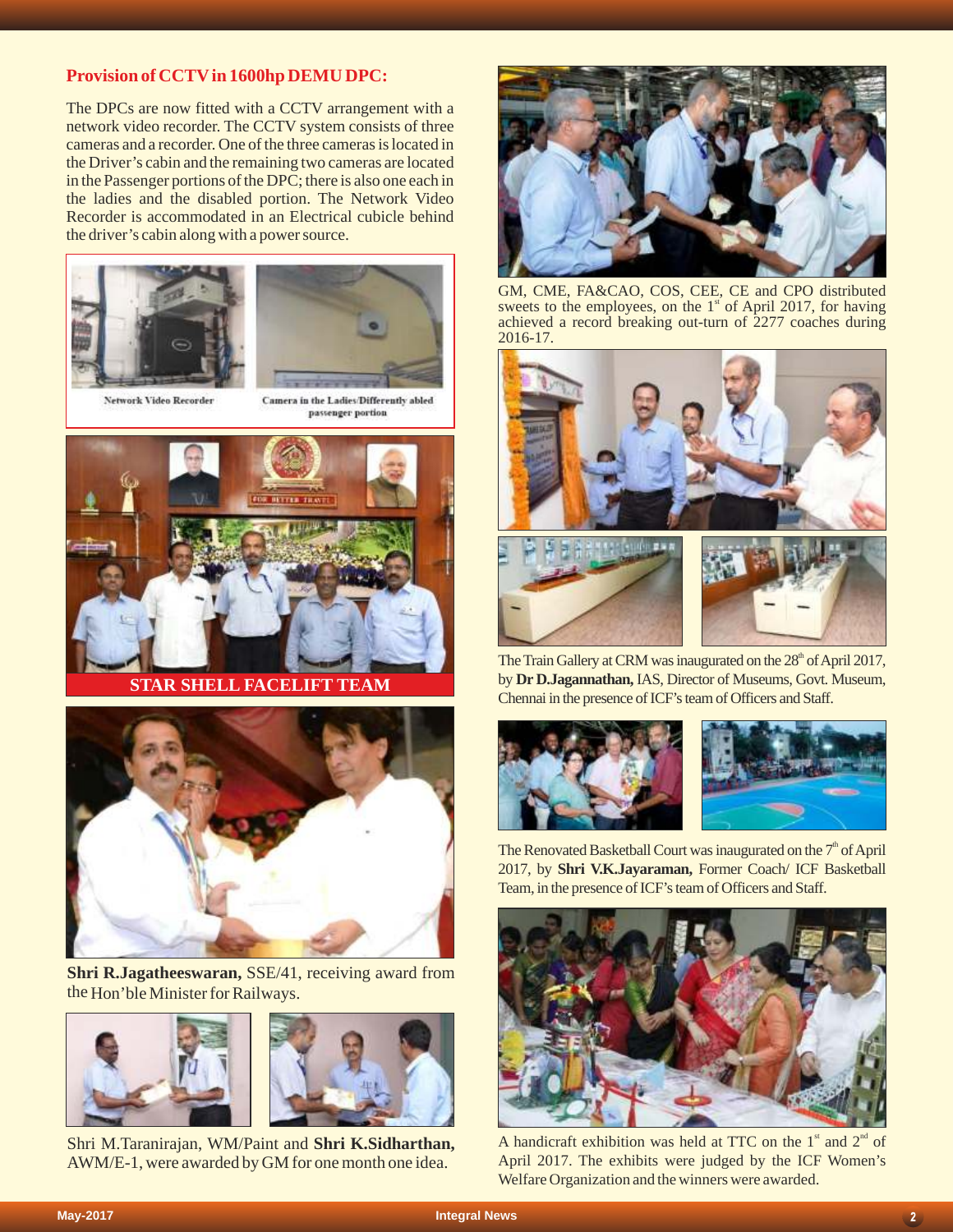

Pulse Polio Immunization was administered to children in all colonies and in the ICF hospital on the  $2<sup>nd</sup>$  and  $30<sup>th</sup>$  of April 2017.



The Renovated Design Centre was inaugurated on the  $5<sup>th</sup>$ of April 2017, by **Shri D.Baskaran,** Ch.OS/ Design Office, in the presence of ICF's team of Officers and Staff.



Suggestion Committee meeting was held on the  $7<sup>th</sup>$  of April 2017.





A modified gate was inaugurated at Furnishing on the  $5<sup>th</sup>$  of April 2017, by**Shri R.Kumar,** Head Constable/ RPF, in the presence of ICF's team of Officers and Staff.



A special camp was conducted on the  $7<sup>th</sup>$  of April 2017, at Vichar Sabha Grah for the issuing of new Aadhaar cards and the updation of details in existing Aadhaar cards.



On the achievement of the highest ever out-turn, a press meet was held on the  $8<sup>th</sup>$  of April 2017, connection to Best Ever Production Achievement.



The locker room was inaugurated at Shop-16 on the  $8<sup>th</sup>$  of April 2017, by **Shri S.Elangovan,** JE/Shop-16, in the presence of ICF's team of Officers and Staff.

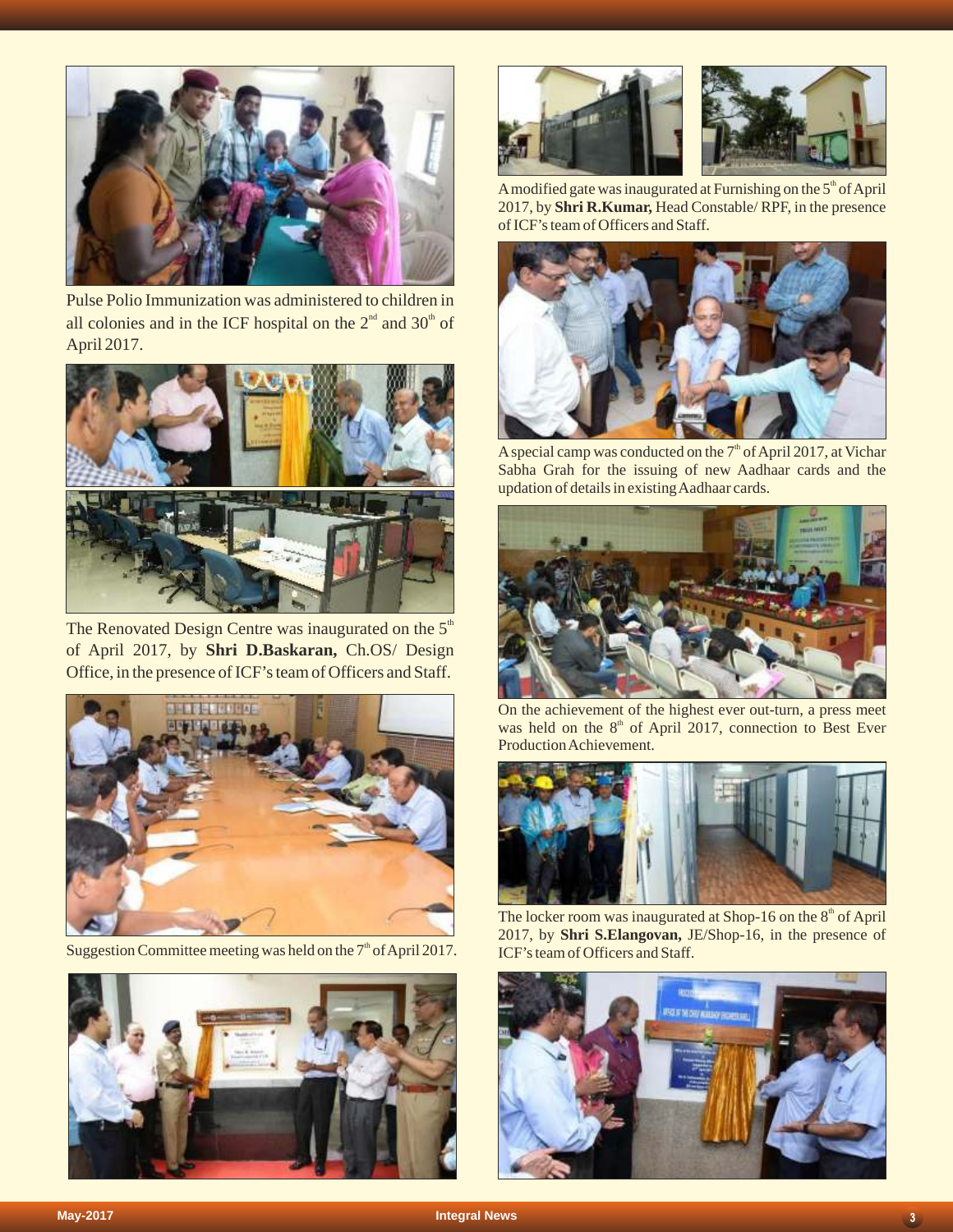

The reorganized office of the CWE/Shell & Process planning offices were inaugurated on the  $7<sup>th</sup>$  of April 2017, by **Sri B.Padmanabhan,** Sr. Technician, in the presence of the GM and Senior Officers.



The 'GO GREEN' meeting was held on the  $10<sup>th</sup>$  of April 2017, at Chintan Sabha Grah.



The locker room at Shop-30 was inaugurated on the  $12<sup>th</sup>$  April 2017, by **Shri N.Mohanasundaram,** SSE/GL/Shop-30, in the presence of ICF's team of Officers and Staff.



The meeting of One Month One Idea was conducted by the GM at the Design Office on the 12<sup>th</sup> of April 2017.



On the  $15<sup>th</sup>$  of April 2017, the GM garlanded the bust of the **Bharat Ratna, Dr. B. R. Ambedkar,** as a mark of respect to celebrate the 126<sup>th</sup> Birth Anniversary of Dr. Ambedkar.





The Renovated Welfare Centre and Gymnasium in the East colony was inaugurated on the  $16<sup>th</sup>$  of April 2017, by **Shri M.Rajakumaran,**SSE/ Shop-82, in the presence of ICF's team of Officers and Staff.



Improvements to the Kalyanamandapams with Car Parking and Elevator facilities were inaugurated on the  $17<sup>th</sup>$  of April 2017, by **Shri N.Chandran, Health & Malaria Inspector, in the presence** of ICF's team of Officers and Staff.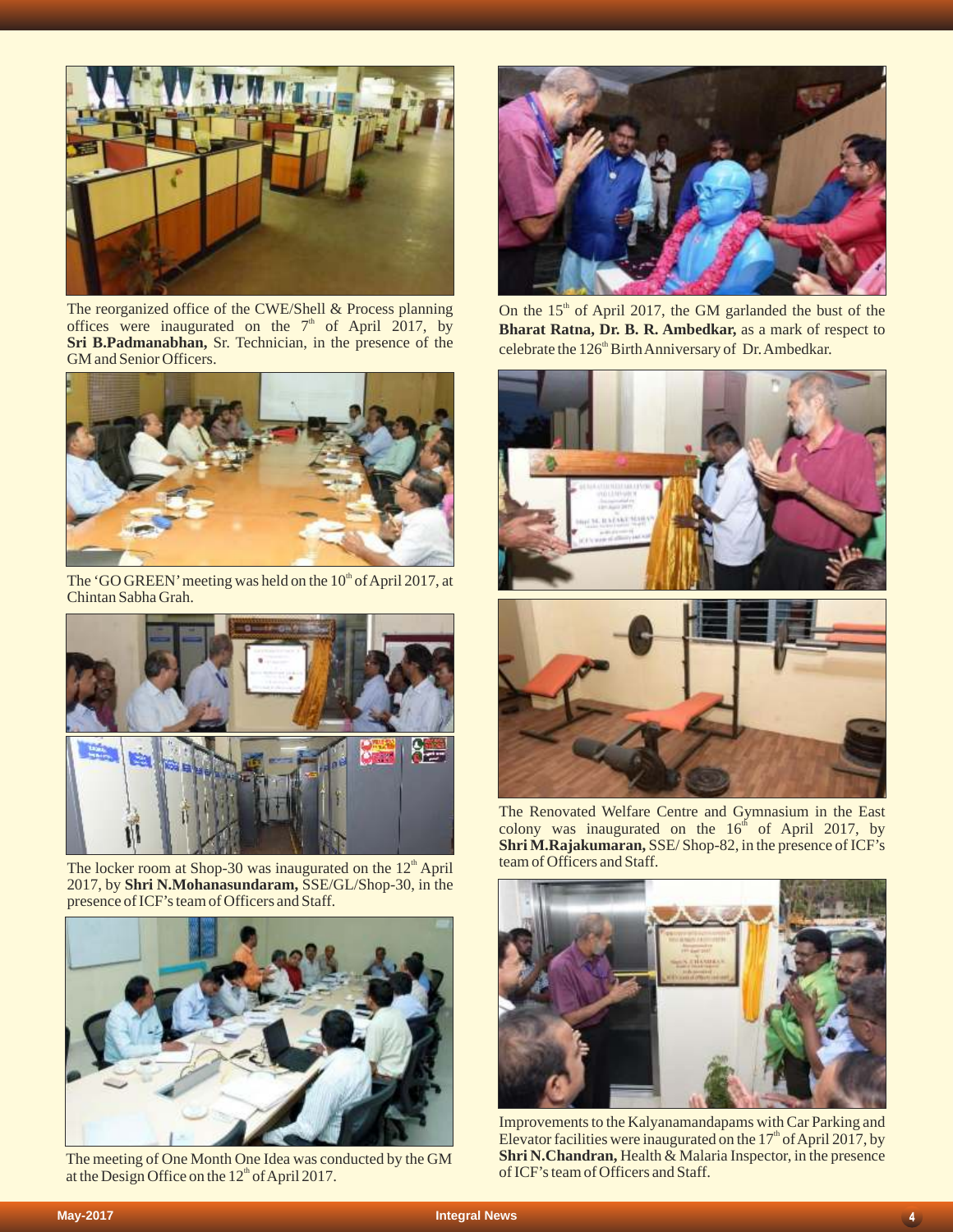

The Air Brake Pipe Preparation Shed was inaugurated on the 24<sup>th</sup> of April 2017, by **Shri Baby George, SSE/Shop-81**, in the presence of ICF's team of Officers and Staff.



Renovated Main PCO Shell was inaugurated on  $18<sup>th</sup>$  April 2017, by **Shri. A. Aboobacker,** JE/Shop-50, in the presence of ICF's team of Officers and Staff.



The One Month One Idea meeting of Shell was conducted by the GM on the  $28<sup>th</sup>$  of April 2017.



The Renovated Volleyball Court was inaugurated on the 24<sup>th</sup> of April 2017, by **Shri. A. Dhinakar**, SSE (Retd.) & the former ICF Volleyball Coach, in the presence of ICF's team of Officers and Staff.



The ICF Book Bank was inaugurated at the Shell Admin Building on the 28<sup>th</sup> of April 2017, by **Smt. Sarala Chakravarthi, Ch.OS,** in the presence of ICF's team of Officers and Staff.



The Ladies Locker Room was inaugurated on the 29<sup>th</sup> of April 2017, by **Ms. P. Selvarani,** helper/Shop-20, in the presence of ICF's team of Officers and Staff.

## **OFFICIAL POSTINGS**

**Shri. B. N. Mohapatra** has been appointed as the new Financial Commissioner FC, Railway Board and Ex-Officio Secretary to the Government of India and has taken charge on 17.04.2017. Prior to this posting, Shri. B. N. Mohapatra was posted as the Additional Member/ Finance since 01.11.2016.

| Name S./Shri./Smt.        | <b>Previous</b>    | <b>Present</b>       |  |
|---------------------------|--------------------|----------------------|--|
| A.Annadurai               | Dy.CMM/M/F         | CMM/Project-         |  |
|                           |                    | Training at IIM      |  |
| <b>V.V.Reddy</b>          | <b>CMM/Project</b> | Leave                |  |
| S.Siddhanandan            | <b>SMM/Steel</b>   | Dy.CMM/M/F           |  |
|                           |                    | Retired on 30.4.2017 |  |
| S.Jayaprakash             | <b>AMM/P/S</b>     | <b>SMM/Steel</b>     |  |
| David Muthuraj            | Principal          | Dy.CME/S             |  |
| V.Kalyanasundaram         | Dy.CME/S           | Training             |  |
| <b>K.Thiagan</b>          | <b>SME/MPO/F</b>   | <b>SME/Training</b>  |  |
| <b>Atul Prakash Yadav</b> | SME/Training       | <b>SME/MPO/F</b>     |  |
| M.Taranirajan             | PE/PL/F            | WM/Paint/F           |  |
| K.Vijaya Bhaskar          | APE/PL2/F          | PE/PL/F              |  |
| A.Raju                    | APE/PR2/S          | <b>AWM/LHB2</b>      |  |
| <b>K.Ezhilarasu</b>       | AEE/M-II           | <b>AEE/MRVC/F</b>    |  |
| <b>E.Harikumar</b>        | <b>SSE/39</b>      | AWM/E-II             |  |
| <b>C.Santhosh Kumar</b>   | <b>AIE/RITES</b>   | AEE/M-II             |  |
| R.Balachandran            | Ch.OS              | AMM/M1/F             |  |
| V.Jayapragash             | <b>SME/MRVC/F</b>  | WM/Plant/F           |  |
| S.Narendran               | Training           | <b>SME/MRVC/F</b>    |  |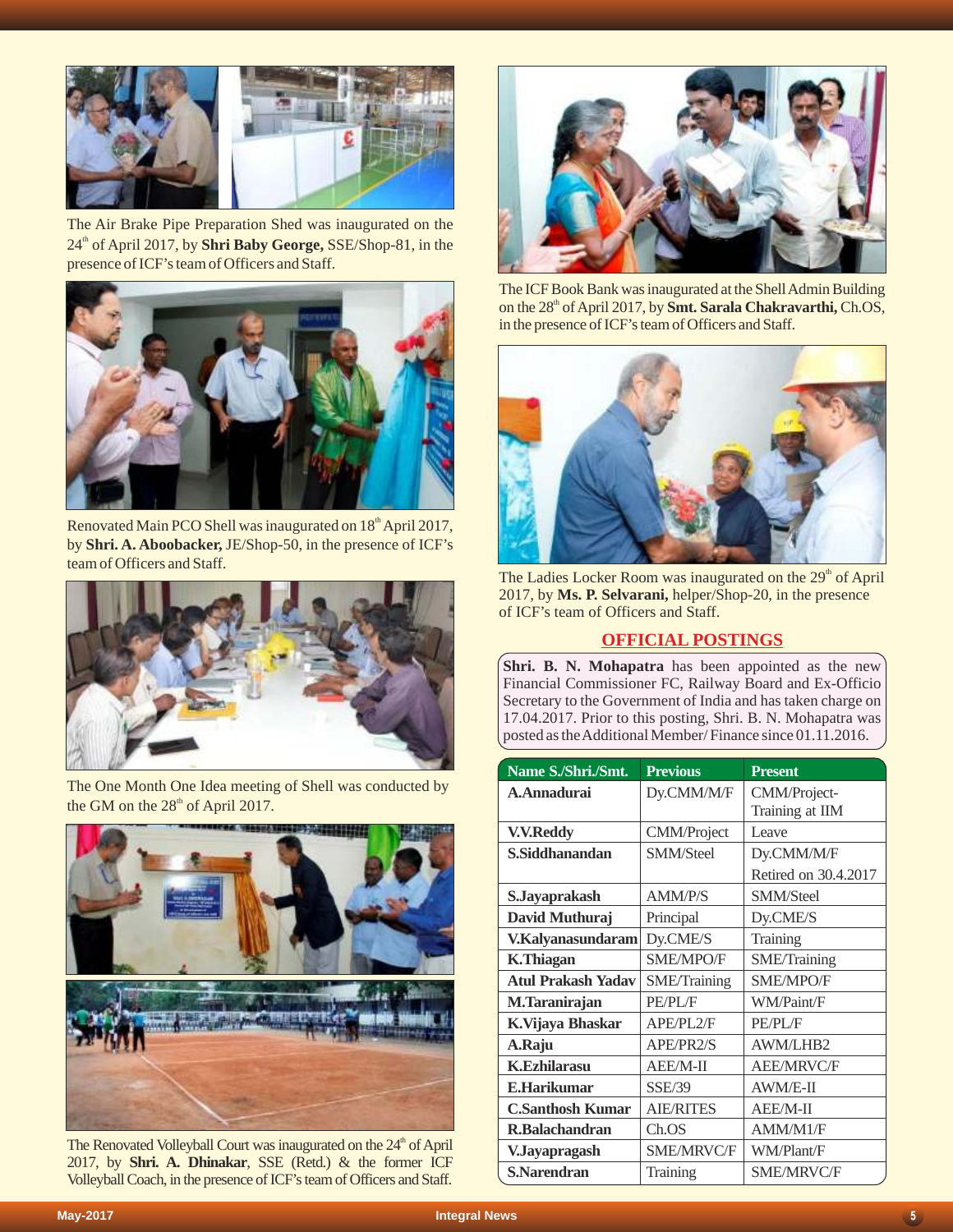## **PERSON OF THE MONTH - MARCH 2017**



**AC Circulars: 2017**

- 01. Schedule of payment of salary/ wages and incentive bonus for the year 2017.
- 02. Education scholarship for higher technical / professional education for wards of Non-Gaz staff.
- 03. Revision of rates of stipend to apprentices and trainees on Railways.
- 04. Personal computer advance to railway servants.
- 05. Discontinuance of Festival advance.
- 06. Comprehensive transfer policy Exemption from 5 years.
- 07. Promotion from GP Rs. 1800 to GP Rs. 1900 against 16 2/3% quota.
- 08. Revised classification and mode of filling up of Non gaz posts- scheme of filling up of vacancies after 31.12.2016.
- 09. Consolidated guidelines for Personnel Officers, paper setters & evaluators of question papers of written examinations held as part of 70% selection / 30% LDCE for promotion from Group-C to Group B posts.
- 10. Discontinuance of advance of leave salary.

## **GM's CIRCULAR**

01. The team of Officers, Supervisors and Staff of ICF has performed exceptionally well in recent months, bringing laurels to ICF. Congratulations! I am looking forward to your whole-hearted involvement for taking ICF to greater heights.

Unfortunately, although a few in number, we have some eggs. We don't need them; they cannot be a part of the team. They bring bad name to all of us. Kindly note that any staff indulging in the following shall be taken up under DAR and the likely punishment is removal from service:

- I) Unauthorized absence,
- ii) Sub-letting of quarters,
- iii) Sexual harassment at work place.
- iv) Indiscipline
- v) Deserting the work place

#### **PB/LW/109/SMC/Vol.IVdt 28.04.2017:**

Shri V.Lakshmikanthan, XEN/II, is nominated as Correspondent of ICF colony Elementary School in place of Shri Ajay Ghosh, AEN/Fur.

#### **PB/CBS/Misc dt 26.04.2017:**

Streamlining of vehicle parking facilities in Admin. Office / Fur.

#### **PB/LW/268/KM/Vol.IVdt 29.04.2017:**

Enhancement of rent of the Tholkappiar marriage hall and the Kambar marriage hall for outsiders.

#### **PB/RL/2/III dt 11.04.2017:**

The constitution of the placement committee for postings/

transfers in all group-C categories of all departments except Accounts & Security.

#### **ICFInst/Cir/16 dt 22.04.2017:**

Computer training classes have been organised at the ICF institute for the benefit of women employees, dependents and institute members. Applications are available at the office of the institute.

**Those employees who are allotted PRAN (Permanent Retirement Account Number) on or after 01.07.2014 need to submit the FATCA/CRS (Foreign Account Tax Compliance Act/ Common Reporting Standard) self certification form. This FATCA/CRS declaration form is to be submitted by the subs c r ibe r s/ employe e s di re c tly to NSDL/CRA/Mumbai and not through the Nodal office (ICF).**

- Shri G.Araselvan, APO/Gaz., is nominated as the Chairman, of the Administrative Office Canteen / Shell in place of Shri S.Anandan, SPO / W.
- Shri S. Bhaskaran, Tech.Gr.I, Emp. No. 814531 secured *Second Place* in the Senior National Body Building Championship held at Haryana from 02.03.2017 to 04.03.2017
- ICF Hockey Team secured **Third Place** in the State Level Hockey Tournament held at Chennai, Tamil Nadu from 17.03.2017 to 20.03.2017.



**Smt JalajaKumari, Emp. No. 848087, Helper / Shop-21, was awarded by Limca Book of Records for making Ganesh clay idol 298 mm tall, 428 mm long and 215 mm wide and wrapped the entire statue with thread.**



**Shri L.Ramesh, Sr. Tech / Shop-37 & Divisional C o m m ande r /SJ A B , received a meritorious service award from CMD**   $/$  **SR** during the  $62^{nd}$ **R a i l w a y W e e k Celebrations.**

#### **Last Date for submission of application:**

15.05.2017: Income Tax declaration for the year 2017-18. 31.05.2017: Inspecting Engineer/RITES/WR- Mech & Elec.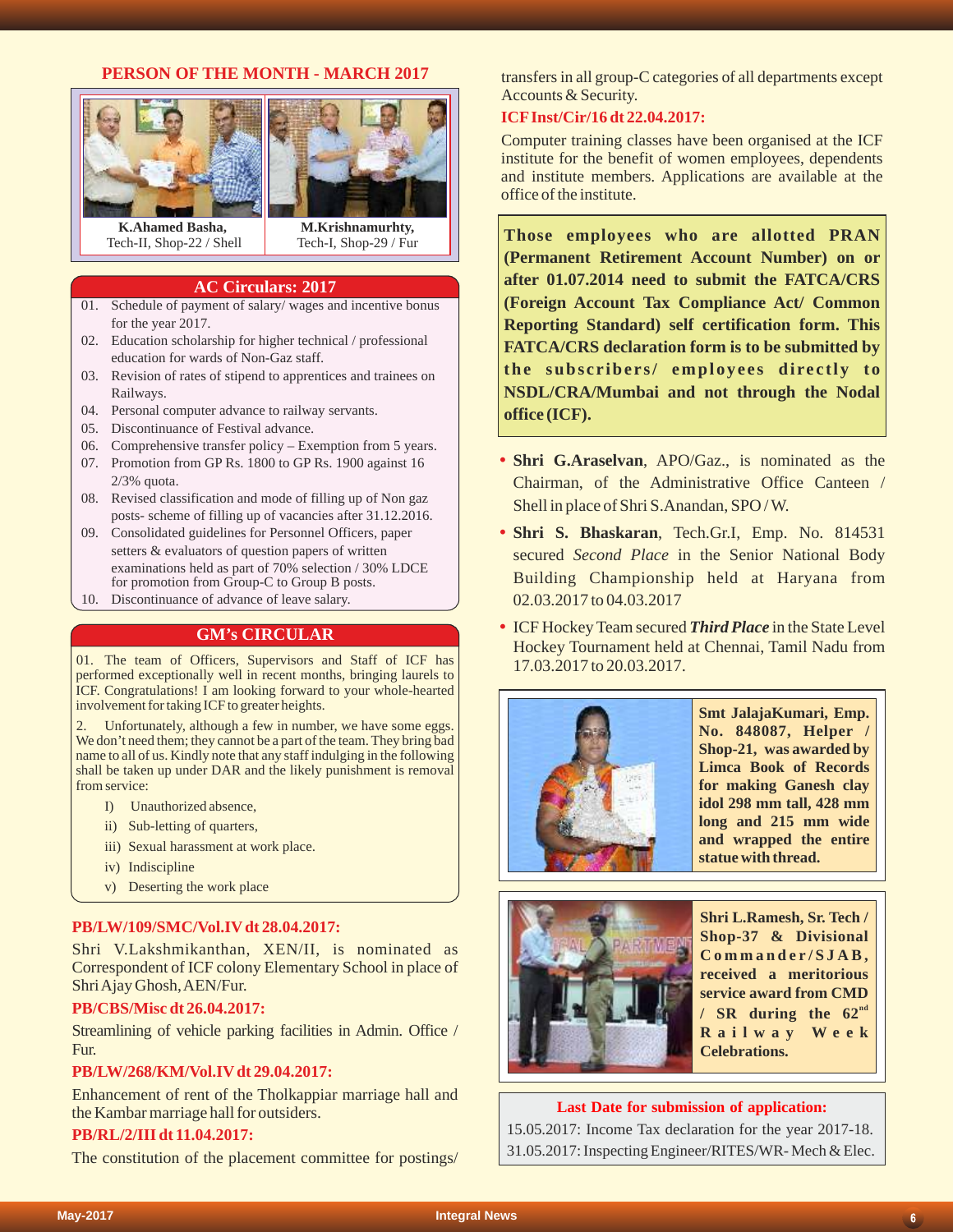## **RAILWAYBOARD CIRCULARS**

#### **RBE No.29/2017:**

Where the service of the retiring central government employee has been verified, payment of the accumulation under the savings fund of CGEGIS be made without awaiting confirmation of deduction of each monthly subscription of CGEGIS.

#### **RBE No.30/2017:**

DAenhanced from 2% to 4% w.e.f. 01.01.2017

#### **RBE No.31/2017:**

Removal of hardship being faced in availing higher class passes/escort facility in cases both the employee and his/her spouse are physically challenged.

#### **RBE No.33/2017:**

Central Government Employees Group Insurance Scheme, 1980-Tables of Benefits for the Savings Fund for the period from 01.01.2017 to 31.03.2017.

#### **RBE No.34/2017:**

20% of the vacancies in case of direct recruitment to posts/categories in pay band 1 of Rs.5,200/- Rs.20,200/-, having GP of Rs.1,800, shall be filled giving preference to course completed Act Apprentices trained in railway establishments and possessing national apprenticeship certificate.

#### **RBE No.41/2017:**

Clarification regarding commutation of a part of pension on retirement under rule 67 of Railway Services (pension) rules 1993.

#### **PC-V/2014/CC/Misc dt 18.04.2017:**

Judgements by Hon'ble CAT/High Court.

1.Stepping up of GPat par with juniors who are drawing higher GPunder MACP.

2. Financial upgradation under MACP, treating the promotion to Sr. Clerk through LDCE as DR for the purpose of grant of MACP.

3. Grant of pay scale of Rs.5,000/- Rs.8,000/- to tower wagon drivers at par with goods train drivers.

All the three cases have been rejected. This information is given to ensure effective utilisation of these orders while contesting the cases involving identical issue.

Chennai – Trichy Rockfort Express is going to be converted as Super-fast and renumbered from 08.06.2017. 12653 Dep. from MS 22.30hrs and Arr. at TPJ 04.30 hrs. 12654 Dep. from TPJ 22.35 hrs and Arr. at MS 04.40hrs. Train 11064 from Salem, 16184 from Thanjavur, 16860 from Mangalore will reach Egmore a little early.

The government on 31.03.2017 notified a simpler, one-page form for filing Income Tax Returns while making it mandatory to quote the Aadhaar number and disclose bank deposits of more than Rs.2 lakh post-demonetization.

The Income Tax Return Form-1 (Sahaj) will replace the 7-page form, removing a plethora of columns on deductions from income claimed. Sahaj can be filed by an individual having income of up to Rs.50 lakh from their salary, house property and interest. Currently, SAHAJ (ITR 1) is filed by salaried employees and ITR 2 by individuals and HUFs whose income does not include income from business. The government has done away with form ITR 2A (used by individuals & HUFs not having income from business or profession and capital gains and by those who do not hold foreign assets).

If the Income Tax Returns are furnished after the due date till 31<sup>st</sup> Dec 2017, a penalty up to Rs.5,000/- will be levied. If furnished after  $31<sup>{st}</sup>$ Dec 2017, the penalty will be Rs.10,000/-. However, if the income doesn't exceed Rs.5 Lakhs, the penalty will not exceed Rs.1,000/-.

|                 | <b>EMPLOYEES RETIRING on 31st May 2017</b> |                       |                     |
|-----------------|--------------------------------------------|-----------------------|---------------------|
| SI.<br>No.      | <b>Name</b>                                | <b>Designation</b>    | <b>Pay Unit</b>     |
| $\mathbf{1}$    | <b>Sridhar</b>                             | <b>CEGE</b>           |                     |
| $\overline{2}$  | Ramayan                                    | Dy.CE                 |                     |
| $\overline{3}$  | Sundararajan                               | <b>SMM</b>            |                     |
| $\overline{4}$  | Kanaharaju                                 | <b>Sr.Law Officer</b> |                     |
| $\overline{5}$  | Mahendrarajan                              | Sr.Tech               | 10                  |
| 6               | Govindamma                                 | Tech-I                | 10                  |
| $\overline{7}$  | <b>Natarajan</b>                           | Tech-I                | 13                  |
| $\overline{8}$  | <b>Syedismail</b>                          | J.E                   | $\overline{14}$     |
| $\overline{9}$  | Gnanasekaran                               | Sr.Tech               | 14                  |
| 10              | <b>Sampath</b>                             | Sr.Tech               | 16                  |
| 11              | <b>Kumar</b>                               | Tech-I                | 16                  |
| 12              | <b>Selvarani</b>                           | Helper                | 20                  |
| 13              | Kanagaraj                                  | Sr.Tech               | 20                  |
| 14              | Rajendraraju                               | Sr.Tech               | 21                  |
| $\overline{15}$ | <b>Mohan</b>                               | Sr.Tech               | $\overline{21}$     |
| 16              | <b>Natarajan</b>                           | Sr.Tech               | 21                  |
| 17              | <b>Velappan</b>                            | Tech-I                | $\overline{21}$     |
| 18              | <b>Josephchandradoss</b>                   | Sr.Tech               | $\overline{22}$     |
| 19              | <b>Venugopal</b>                           | Sr.Tech               | 22                  |
| $\overline{20}$ | Nagarajan                                  | Tech-I                | 23                  |
| 21              | <b>Arjunan</b>                             | Sr.Tech               | 25                  |
| 22              | <b>Radhakrishnan</b>                       | Sr.Tech               | 26                  |
| 23              | Sanglimuthu                                | Sr.Tech               | 26                  |
| 24              | Shanmugam                                  | Sr.Tech               | 41                  |
| $\overline{25}$ | <b>Thirumalaikolunthu</b>                  | Tech-I                | 41                  |
| 26              | Manju                                      | O.S                   | 45                  |
| $\overline{27}$ | <b>Aboobacker</b>                          | J.E                   | <b>PCOS</b>         |
| 28              | <b>Dhasmanoher</b>                         | <b>Head Constable</b> | <b>RPF</b>          |
| 29              | <b>Vimala</b>                              | Senior Clerk          | <b>Stores</b>       |
| 30              | <b>Karuppiah</b>                           | Ch.OS                 | <b>CME's Office</b> |
| $\overline{31}$ | Gunasundari                                | Hort.Misty.I          | Engg                |
| 32              | <b>Malliga</b>                             | Rec.Supplier          | Acts/F              |
| $\overline{33}$ | <b>Sampathkumar</b>                        | Ch.OS                 | 27                  |
| 34              | <b>Ravikumar</b>                           | Sr.Tech               | 28                  |
| 35              | Harryirudayanathan                         | Sr.Tech               | 30                  |
| 36              | Kannaiahnaidu                              | Sr.Tech               | 30                  |
| 37              | <b>Sampath</b><br><b>Sreedhar</b>          | Sr.Tech               | 30                  |
| 38              |                                            | Tech-I                | 30                  |
| 39              | <b>Ravindran</b>                           | Tech-I                | 30                  |
| 40              | Thirunavukkarasu                           | Tech-I                | 30                  |
| 41              | <b>Selvaraj</b>                            | Tech-II               | 30                  |
| 42              | <b>Akbar</b>                               | Sr.Tech               | 33                  |
| 43              | Loganathan                                 | Sr.Tech               | 33                  |
| 44              | <b>Balaraman</b>                           | Sr.Tech               | 35                  |
| 45              | <b>Prasad</b>                              | Sr.Tech               | 35                  |
| 46              | Thomaskadiravan                            | Sr.Tech               | 54                  |

#### *We wish them A Happy & Peaceful Retired Life!*

We deeply mourn the sudden demise of Sri Madanagopal, Tech-I/ Shop-29.